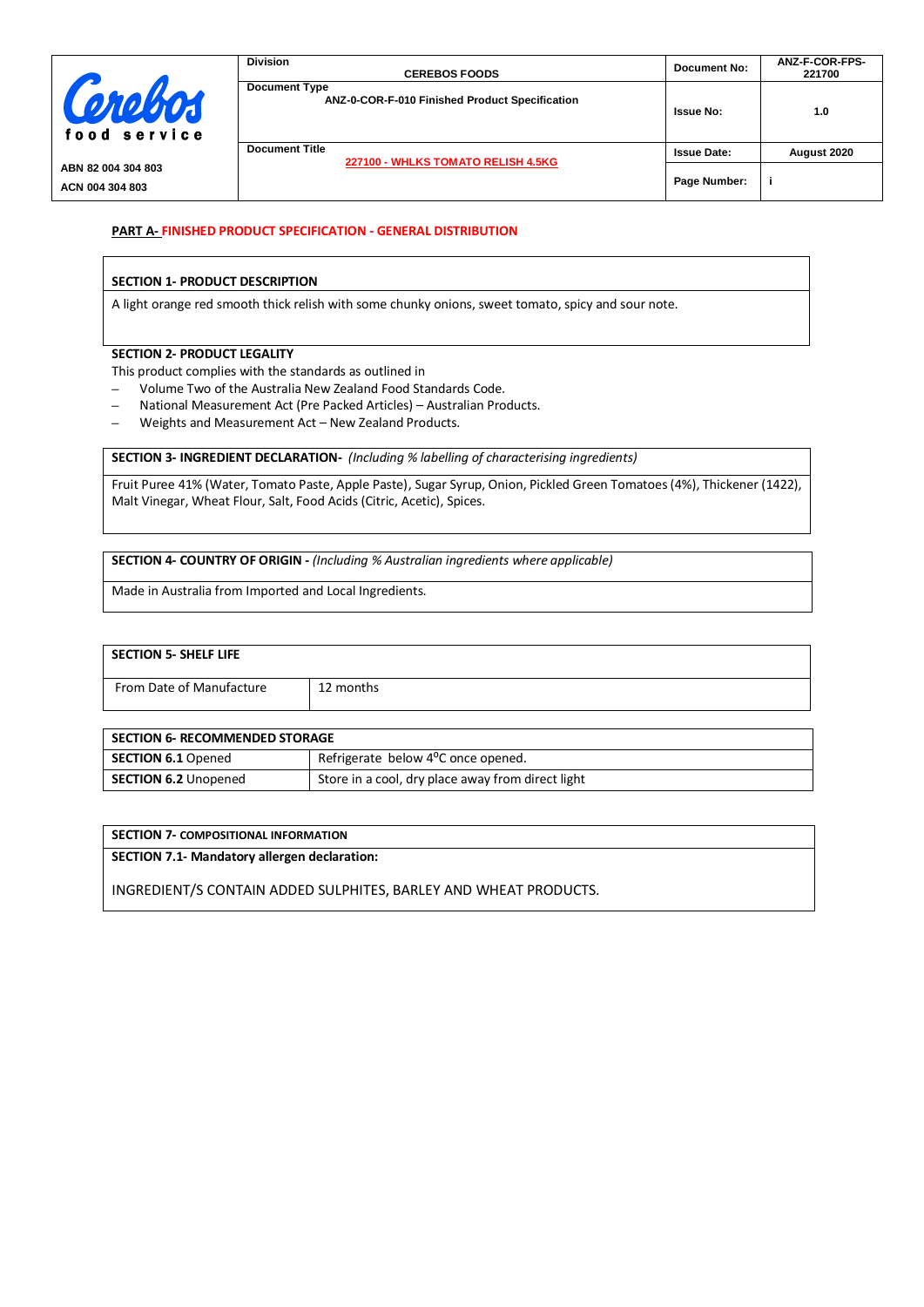|                                       | <b>Division</b><br><b>CEREBOS FOODS</b>                                | Document No:       | ANZ-F-COR-FPS-<br>221700 |
|---------------------------------------|------------------------------------------------------------------------|--------------------|--------------------------|
| Cerebos<br>food service               | <b>Document Type</b><br>ANZ-0-COR-F-010 Finished Product Specification | <b>Issue No:</b>   | 1.0                      |
|                                       | <b>Document Title</b><br>227100 - WHLKS TOMATO RELISH 4.5KG            | <b>Issue Date:</b> | August 2020              |
| ABN 82 004 304 803<br>ACN 004 304 803 |                                                                        | Page Number:       |                          |

# **SECTION 8- NUTRITION INFORMATION**

| Servings per pack: 225 |                            |                              |  |  |
|------------------------|----------------------------|------------------------------|--|--|
| Serving size: 20 g     |                            |                              |  |  |
|                        | Average quantity per serve | Average quantity per 100g/mL |  |  |
| <b>Energy</b>          | 118 kJ (29 Cal)            | 592 kJ (145 Cal)             |  |  |
| Protein                | 0.3 g                      | 1.6 <sub>g</sub>             |  |  |
| Fat, total             | 0.2 g                      | 1.1 g                        |  |  |
| -Saturated             | 0.1 <sub>g</sub>           | 0.1 <sub>g</sub>             |  |  |
| -Trans Fat             | 0.1 <sub>g</sub>           | 0.1 <sub>g</sub>             |  |  |
| Carbohydrate           | 6.1 g                      | 30.3 <sub>g</sub>            |  |  |
| -Sugars                | 5.2 g                      | 25.9 g                       |  |  |
| Sodium                 | 80 mg                      | 385 mg                       |  |  |

**(Include qualifying statement if applicable)**

| <b>SECTION 9- ORGANOLEPTIC TESTS</b> |                                                          |                        |  |
|--------------------------------------|----------------------------------------------------------|------------------------|--|
| Test                                 | <b>Acceptable Results</b>                                | <b>Test Method</b>     |  |
| Colour                               | A light orangey red                                      | Visual                 |  |
| Appearance                           | Smooth thick relish with some tomato<br>and onion chunks | Visual                 |  |
| Flavour/Odour                        | A sweet tomato and slightly sour note.                   | <b>Taste and Smell</b> |  |

| <b>SECTION 10 - PHYSICAL TESTS</b>                |                                                                                                                                                                                      |                    |  |
|---------------------------------------------------|--------------------------------------------------------------------------------------------------------------------------------------------------------------------------------------|--------------------|--|
| <b>Test</b>                                       | <b>Acceptable Results</b>                                                                                                                                                            | <b>Test Method</b> |  |
| <b>Defects</b>                                    | Product shall be free from the<br>presence of foreign or extraneous<br>matter (eg. hair, glass, etc).                                                                                | Visual             |  |
| Metals / Contaminants /<br>Pesticides / Residues: | Product may not contain residues / pesticides and metals / contaminants in<br>amounts that may present a hazard to health in accordance with standards<br>established by the ANZFSC. |                    |  |

| <b>SECTION 11- CHEMICAL TESTS</b> |                           |                    |  |
|-----------------------------------|---------------------------|--------------------|--|
| <b>Test</b>                       | <b>Acceptable Results</b> | <b>Test Method</b> |  |
| Acidity (%)                       | $1.1 - 1.3$               | AUS-0-TEC-TM.015   |  |
| Salt (%)                          | $1.2 - 1.4$               | AUS-0-TEC-TM.015   |  |
| Soluble Solids (°Brix)            | $33 - 35$                 | AUS-0-TEC-TM.009   |  |